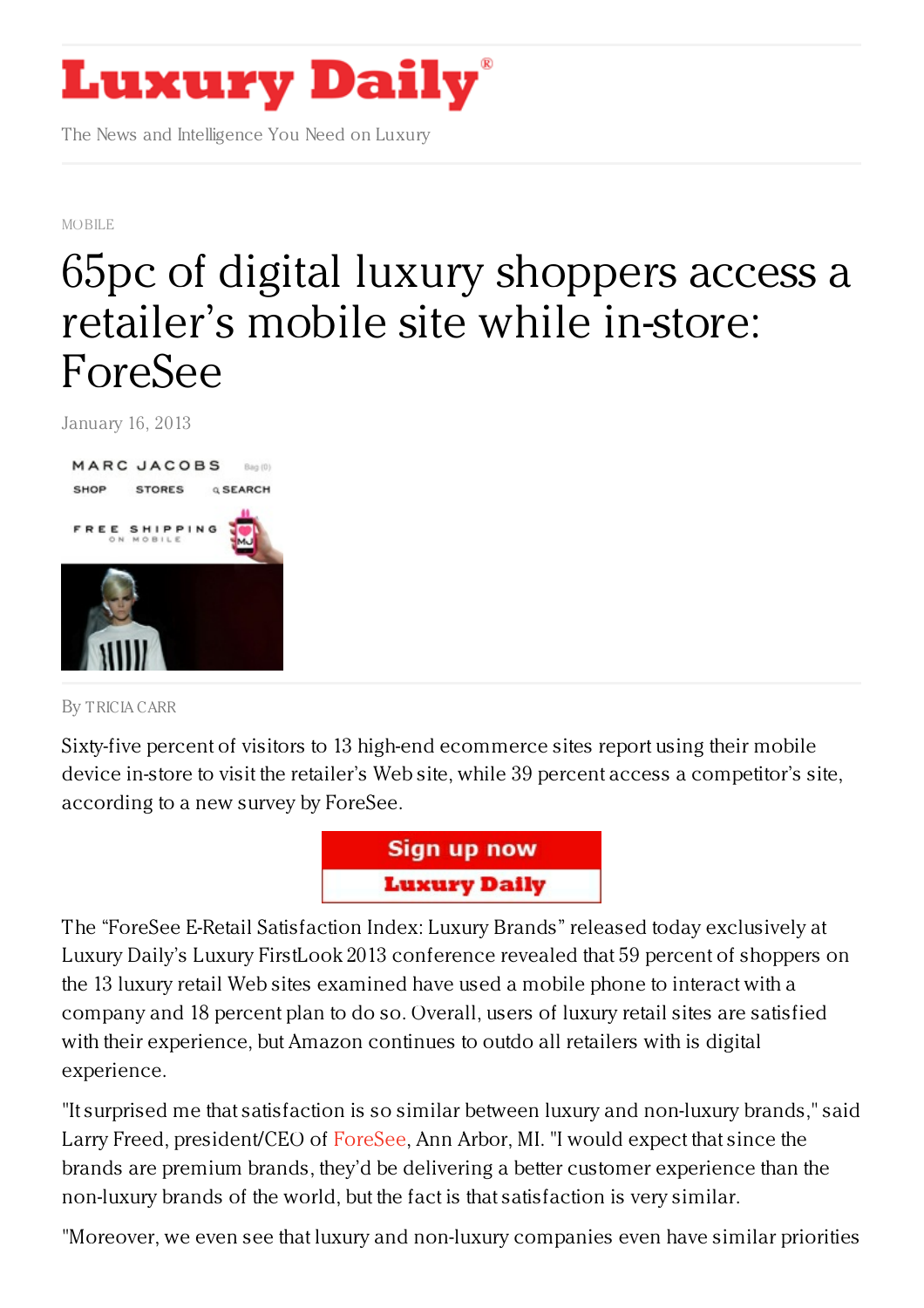for improvement overall, though individual company priorities vary quite a bit," he said. "In addition, consumer expectations can vary as well and that can have a significant expectation on satisfaction.

"The real area where luxury retail Web sites differ from non-luxury sites is in mobile usage and satisfaction. Mobile is playing a big role for everyone these days, but it's playing a much bigger role for luxury retailers."

The E-Retail Satisfaction Index: Luxury Brands is ForeSee's first luxury index. It measures satisfaction on a 100-point scale.

Satisfaction guarantee

The average Web site satisfaction score for the 13 online luxury retailers studied is 77. In comparison, the average score of the top 100 retailers is 78.

Tiffany & Co. and Coach received satisfaction scores of 80.

In comparison, Amazon received a score of 88. It seems as though Amazon is setting the standard for all online experiences.

Also, Saks Fifth Avenue and Nordstrom received scores of 79; Hugo Boss, Tory Burch, Burberry and Net-A-Porter received scores of 78; and Ralph Lauren and Neiman Marcus received scores of 77.

The survey found that flash sale sites tend to score lower since registration is required to view most content. RueLaLa.com and Gilt.com received scores of 73 and 72, respectively.

"I think [luxury retailers] have some catching up to do with mainstream retailers in terms of measuring the customer experience across all channels and using that data and analysis to impact strategic, tactical and operational decision making at the highest level," Mr. Freed said.

"While there are a few exceptions, I see luxury retailers using customer experience analytics very tactically," he said. "How many CEOs of luxury companies know on a daily or weekly basis what their customer satisfaction is and how that satisfaction, or lack thereof, impacts the bottom line?

"The customer experience is still playing a very tactical role in many of these companies, and there is an opportunity for it to be valuable and actionable at so many levels."

Repeat shopper

Furthermore, frequent shoppers on luxury ecommerce sites are more satisfied than firsttime visitors or infrequent shoppers.

Users who visit one of the 13 luxury retail Web sites at least once per month reported an average satisfaction score of 81 while users who visit those sites several times per year or less averaged a reported score of 79 and first-time visitors gave an average score of 73.

Thirty-nine percent of visitors to these luxury retail site are there to make a purchase. These users gave an average satisfaction score of 81.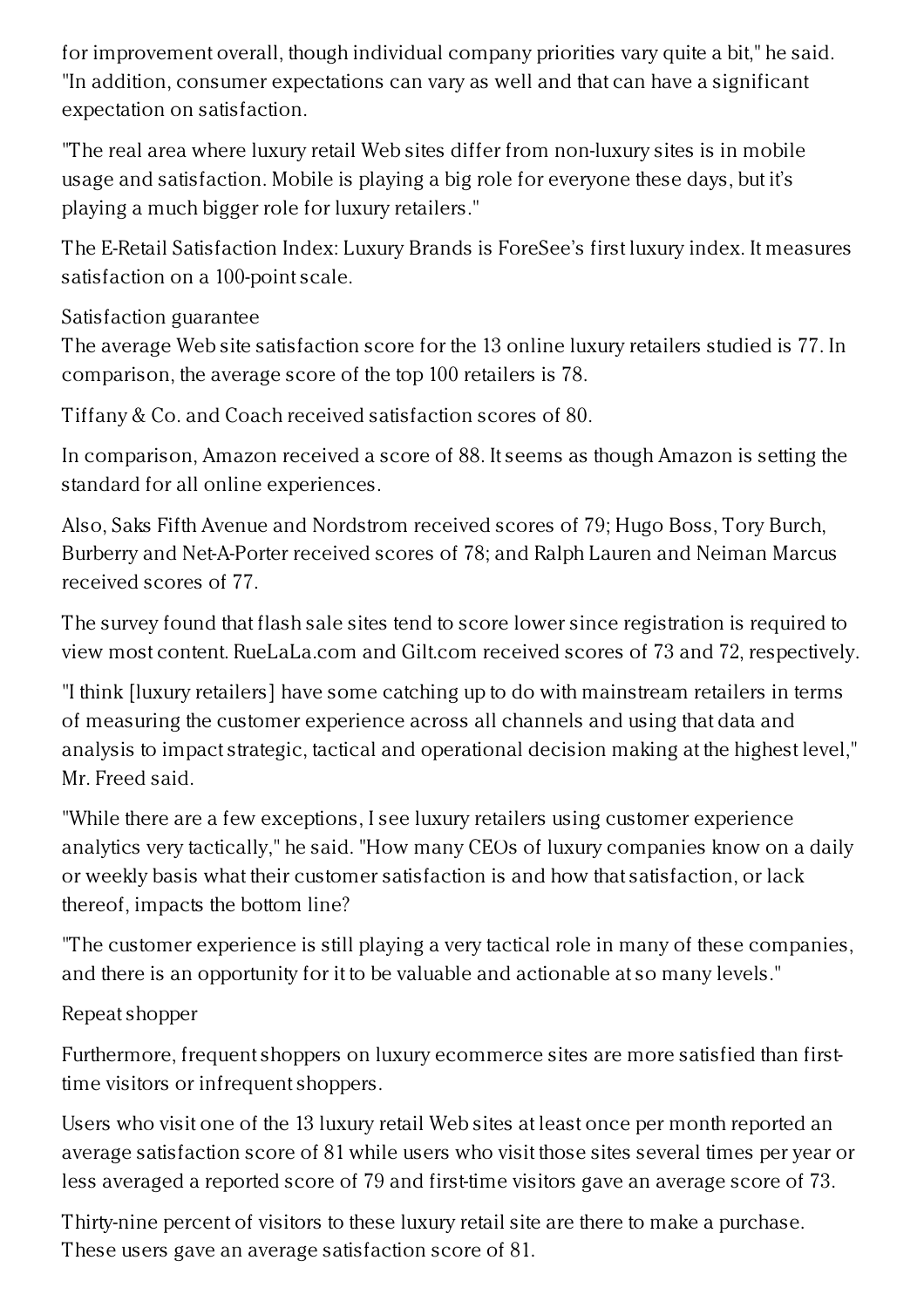On the other hand, 41 percent of visitors are researching a product. These consumers gave an average satisfaction score of 76.

The survey also found key shopping behaviors among luxury retail Web site visitors.

Sixty-five percent of users prefer to research and purchase online, 22 percent prefer to research online and purchase in a store, 6 percent prefer to research and purchase in a store, and 4 percent prefer to research in a store and purchase online.

All in all, user satisfaction on luxury retail sites drives repeat business.

Visitors who reported being highly satisfied with a luxury retail site are 76 percent more likely to buy online, 71 percent more likely to purchase next time, 69 percent more likely to buy offline, and 65 percent more committed to the brand.

Dissatisfied visitors are 43 percent less likely to buy online, 42 percent less likely to purchase next time, 41 percent less likely to buy offline and 39 percent less committed to the brand.

"We see that 39 percent of shoppers to luxury sites are first-time visitors with a low satisfaction score - 73," Mr. Freed said. "This shows that there is huge potential, especially during the holiday season, to capture these potential new customers and turn them into long-term loyal customers that will purchase and recommend.

"The trick is understanding what those customers' expectations are and delivering an experience that delivers on those needs," he said.

They want more mobile

Fifty-nine percent of shoppers on the 13 luxury retail Web sites have used a mobile phone to interact with a company and 18 percent plan to do so.

To compare, 42 of shoppers on the top 100 retail Web sites have used a mobile phone to interact with a company and 20 percent plan to do so.

More than half of visitors to the 13 luxury retail sites are doing research via mobile.

Fifty-six percent are researching products, 25 percent are making a purchase, 24 percent are comparing products or prices while shopping in-store and 13 percent are using a retailer-developed mobile application.

While in-store, 65 percent of these shoppers are using their mobile to visit the retailer's Web site.

Also, 39 percent access a competitor's site, 24 percent access a shopping comparison site, 19 percent access the store's mobile app and 10 percent access a competitor's mobile app.

"Luxury shoppers are more likely to use mobile devices and are more satisfied by doing so than customers of non-luxury retailers," Mr. Freed said. "Mobile is no longer a thing of